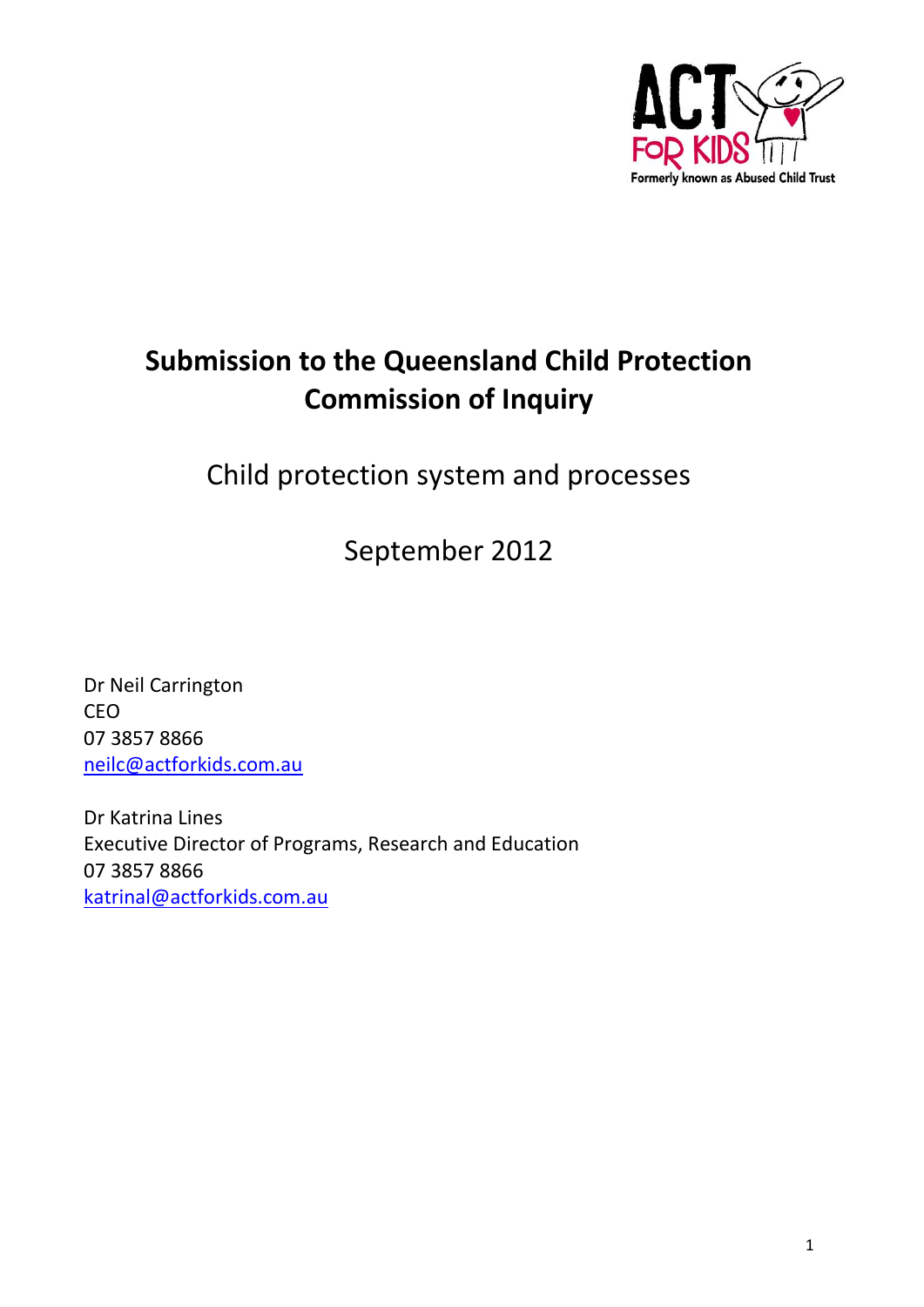ACT for Kids is a charity providing therapy and services to prevent and treat child abuse and neglect across Queensland. Established in 1988 as The Abused Child Trust, we have worked in child protection for almost 25 years offering both government and philanthropically funded programs. We work across the whole child protection continuum, from primary services in education and advocacy, to secondary early intervention and family support services, through to intensive therapy for children who have experienced trauma from abuse and neglect.

ACT for Kids has observed and been part of significant changes in Queensland's child protection sector and we welcome the opportunity to provide input and help shape the sector to deliver better outcomes for Queensland's children and families.

This submission offers a number of recommendations to ensure the child protection system is effective in safeguarding children and young people and responding to risks of harm (in response to Inquiry Terms of Reference item 3c). These include that:

- referral pathways for early intervention services need to be opened to remove barriers to support and eliminate unnecessary notifications to the department by people trying to access help
- service footprints are expanded to meet the need for both secondary and tertiary services to reduce geographic disadvantage
- mandatory reporting be expanded to include all professional roles working with children and training provided to those workers so they understand and are equipped for the responsibility
- staff recruitment, retention and training and qualifications be reviewed and a practical strategy implemented to ensure the best practitioners are working and supported on the front line
- the Queensland Government and child protection sector push harder for progress on the national framework.

ACT for Kids has also prepared separate submissions focussing on the critical need for investment in early intervention and issues in remote Indigenous communities that hamper families and the child protection sector. These topics and recommendations are not included in this submission.

# **Removing barriers**

A combination of restricted access to services and misunderstanding about child protection, the department's role and the options available to families has created a system overburdened with unnecessary notifications and a community unable to support its most vulnerable. Our recommendations for early intervention are detailed in a separate submission; however the need to open referral pathways beyond Child Safety Services and expand service footprints also applies to tertiary services.

ACT for Kids' Intensive Therapy Service in Brisbane and Townsville provides multidisciplinary therapy to children who have experienced trauma from abuse and neglect. Their developmental delays mean they are at risk of misdiagnosis (often for autism or ADHD) and may not receive appropriate treatment and support. Figure 1 indicates the types of developmental problems children referred to these services have. Our assessments also show that children have more than one impairment.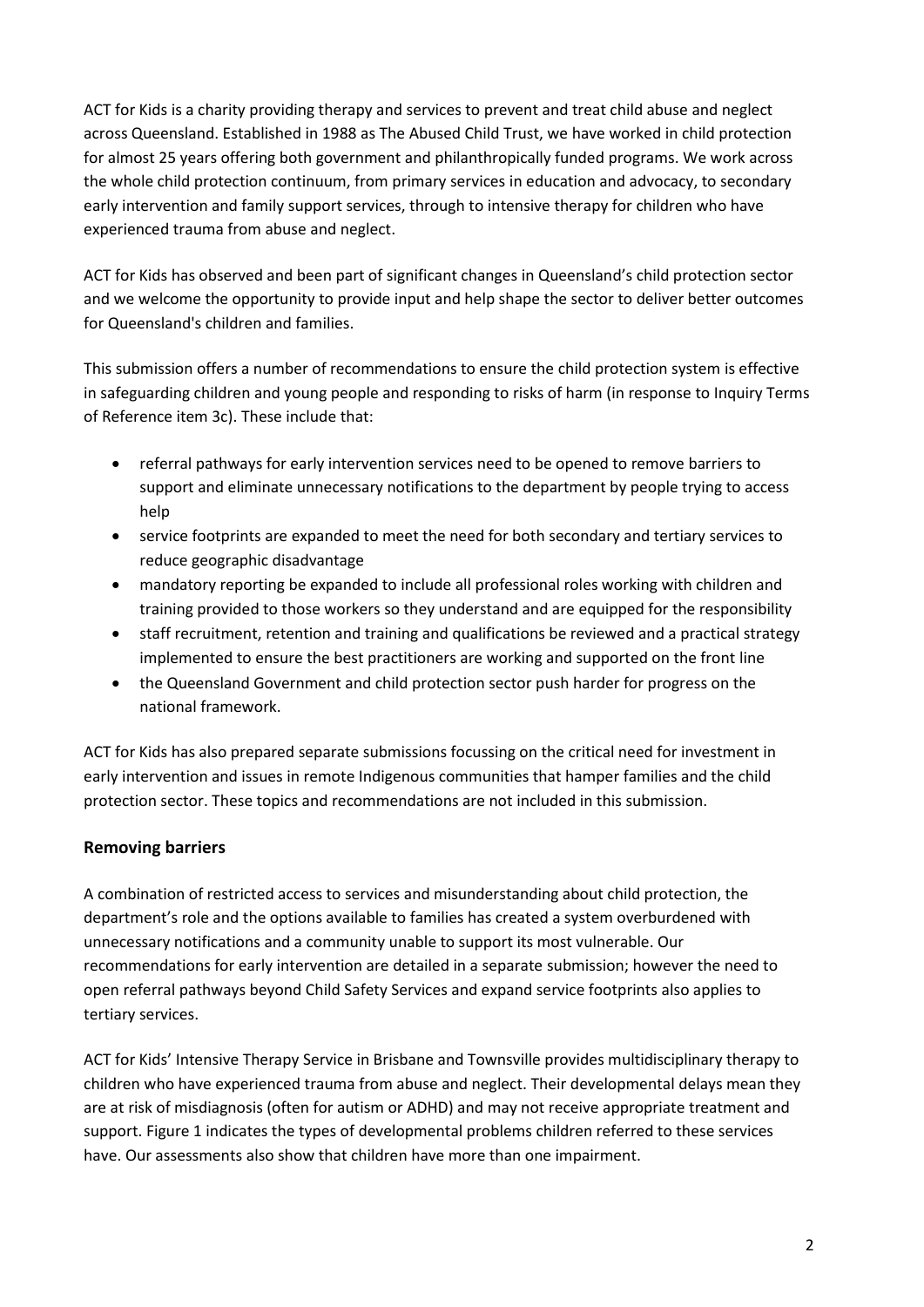

**Figure 1.** *The types of developmental delays children referred to the Intensive Therapy Services suffer. Numbers do not add to 100% as almost all children have more than one delay and multiple delays are common, for example speech impairments are often coupled with expressive and receptive language impairments and every child suffered social, emotional and behavioural impairments(n=71).*

Our team of psychologists, speech therapists, occupational therapists and early education specialists work together to ensure children are supported to overcome their experiences and have the best chance of a happy, productive future. These services are intensive but without them many children fail to flourish through no fault of their own (see case studies A and D).

The need for this support outweighs supply and the evidence is that they are effective for children who have suffered multiple developmental impacts through trauma from abuse and neglect. Figure 2 indicates the percentage of the children whose delays are depicted in Figure 1 improved across different developmental areas after working for with our therapists for a year.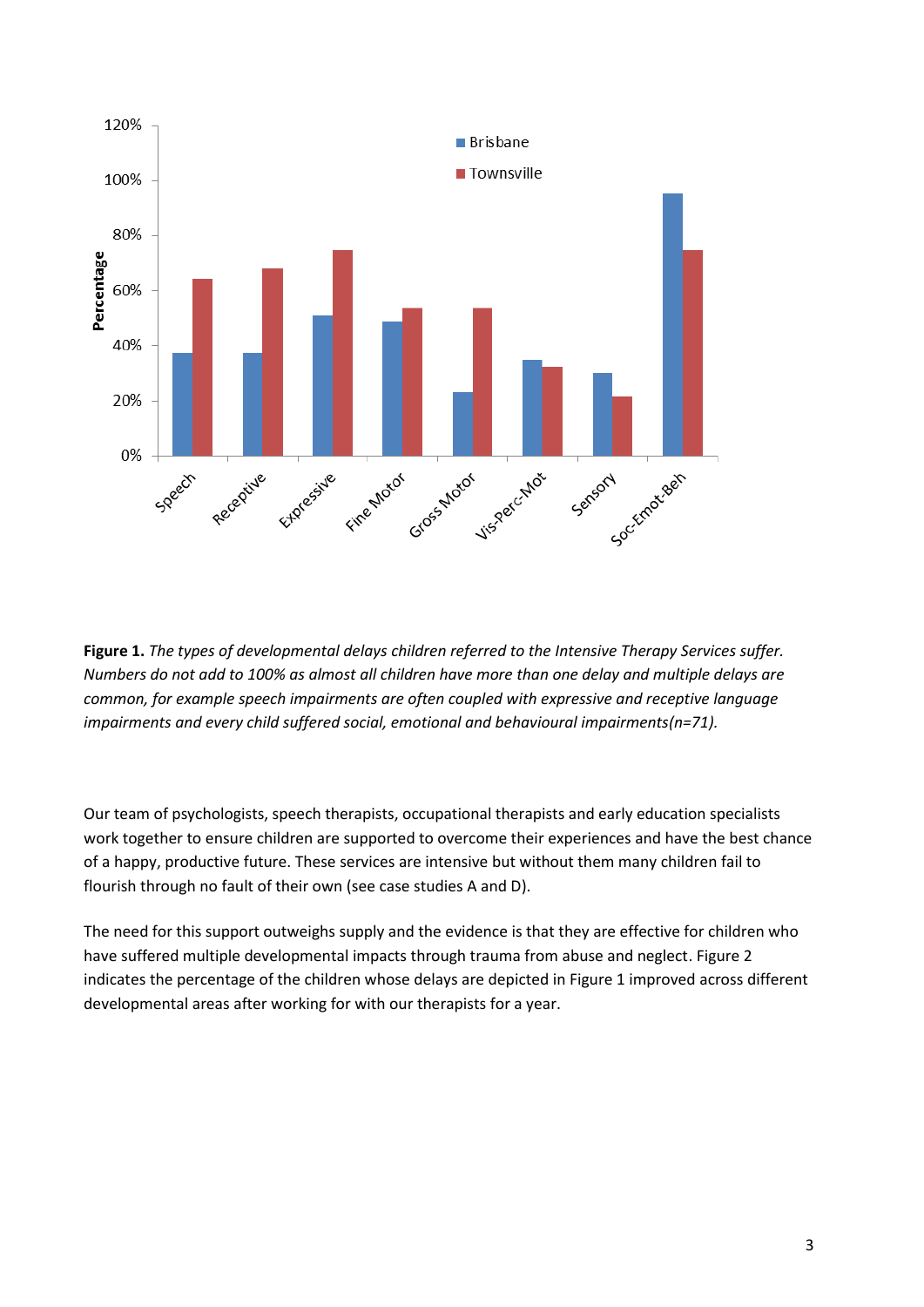

**Figure 2.** *Improvements made by children receiving services from the Intensive Therapy Programs. Children made improvements in more than one area, thus percentages do not add to 100 (n=71). Children in Brisbane improved across all areas and all children had significantly improved participation in their various education programs.*

Our Townsville multidisciplinary team significantly improved the lives of the children they worked with. Figure 3 shows ratings of children's functioning across a range of areas made by 85 parents and carers using the Strengths and Difficulties Scale – Parent Version. The carers reported noticeable improvements in their children's behaviour, hyperactivity, emotions, coping and social skills after working with our multidisclipinary team. Scores on the scales should reduce if improvements have been made, except for the prosocial skills score, which should increase. The total score reflects overall functioning and should reduce if positive improvements have been made.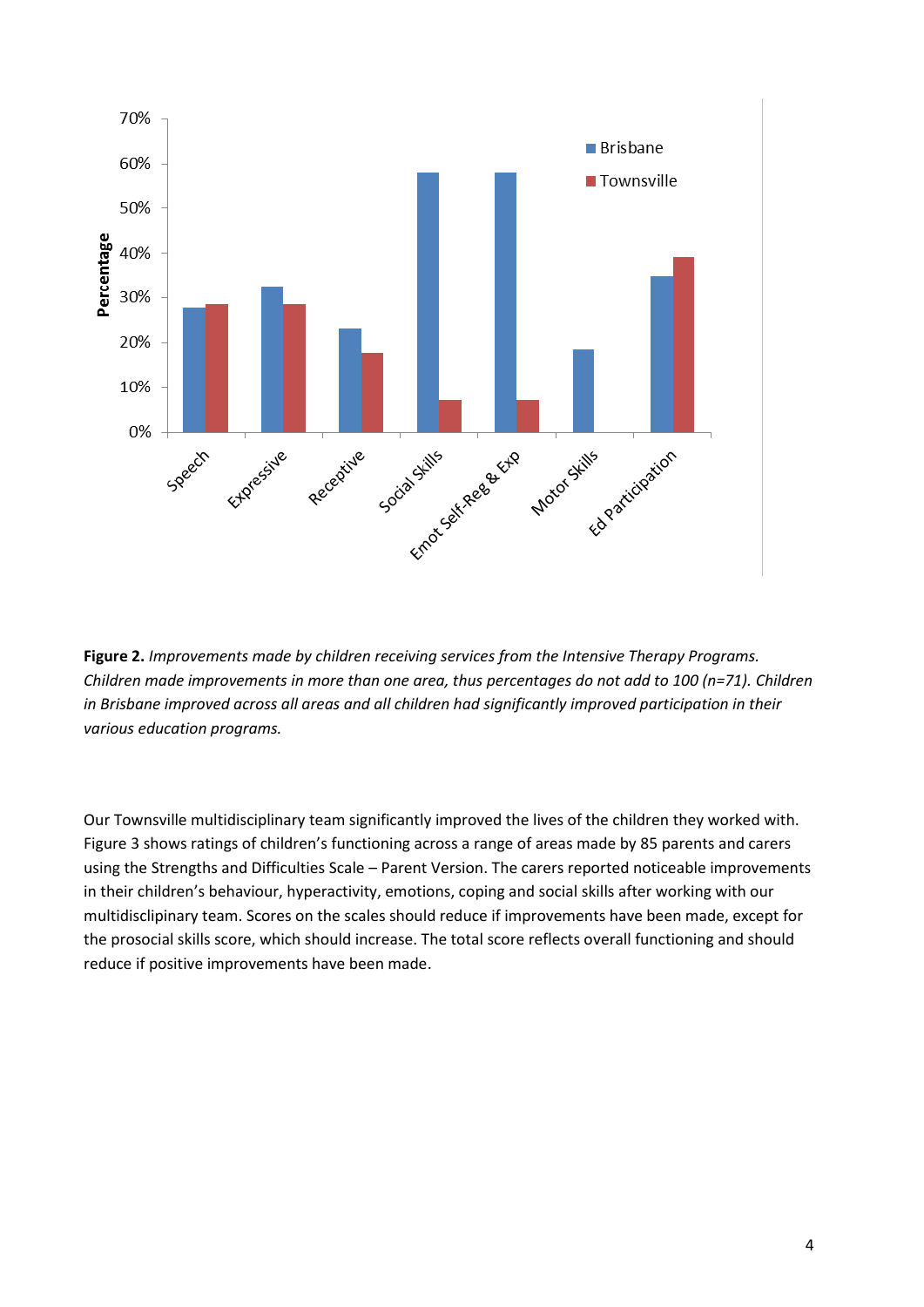

**Figure 3.** *Pre and post engagement scores on the Strengths and Difficulties Questionnaire – Parent Version for children referred to ACT for Kids Townsville Intensive Therapy Program (n=85). Results indicate statistically significant improvements for conduct problems, emotion problems, hyperactivity, peer problems and the total score.*

Given the evidence of the effectiveness of both secondary and tertiary services for assisting children we believe that:

- increasing the capacity and availability (both geographic and options for referrals) of secondary and tertiary services, based on service providers' identified gaps, would reduce the long term economic burden of child abuse and neglect on governments and communities and acknowledge that not all children effected by abuse are captured by the child protection system – why should they continue to suffer?
- once these barriers to support are reduced the community needs to be informed about what services are available and how to access them.

In addition, informing people about the role of the department, and that it is no longer a gatekeeper to support services, will greatly reduce unnecessary notifications from people desperate to access support, and the subsequent cost of investigations and processing for Child Safety Services. The availability and readiness of support will remove the fear of asking for help and empower families and communities to protect their children and young people.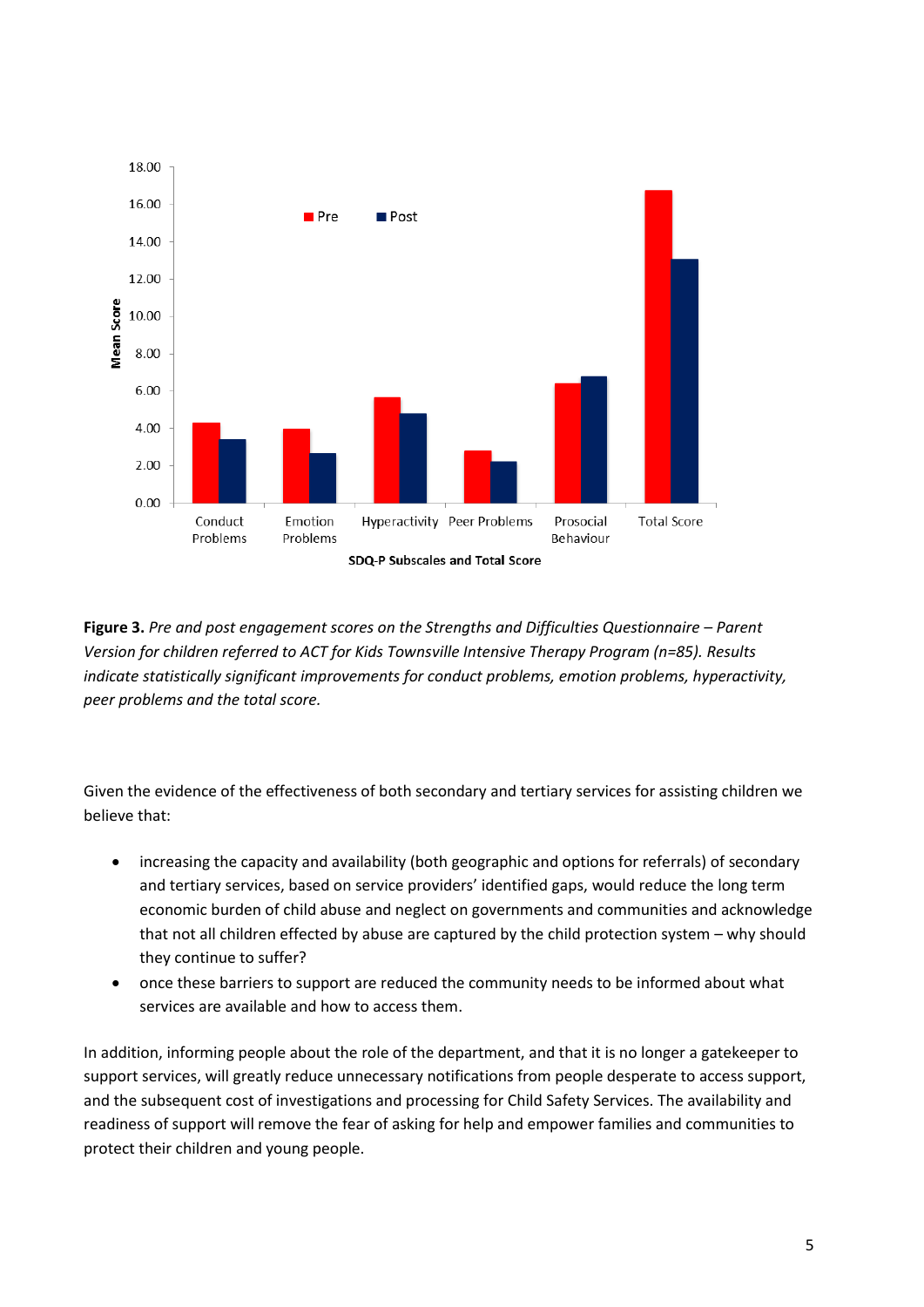# **Mandatory reporting**

Every child and young person has the right to a life that is free from abuse and neglect, or risk of harm. The measure of a society is how well it protects its most vulnerable members. Anyone who suspects child abuse or neglect has a moral responsibility to report it, whether they are mandated to or not. However this only happens in an empowered, informed and caring community; mandatory reporting is a necessary rule to reduce risks to children's safety and wellbeing going unaddressed.

Mandatory reporting requirements differ in every state and territory. In Queensland, doctors, nurses, statutory child protection officers, residential facilities staff and police are mandated to report if a child has been harmed, or they believe is at risk of harm, to the Department of Communities, Child Safety and Disability Services. Teachers and non-teaching education staff are required to report suspicions of child sexual abuse by a school employee to the principal who must report it to the department and police.

This is not enough. There are many roles that have close and regular contact with children and young people; often they are better placed to notice ongoing problems or changes in behaviour than the professionals currently mandated to report concerns. Recommendations:

- Mandatory reporting should be expanded to include any role working with children, including but not limited to child care and allied health. Teachers' reporting should be expanded to include all forms of child abuse and neglect.
- Everyone in roles captured by mandatory reporting laws should receive thorough training and education covering, at a minimum:
	- o their responsibilities
	- o what constitutes child abuse and neglect and should be reported
	- o what constitutes issues that a family should be offered help with through appropriate referrals to secondary services
	- o how to report their suspicions
	- o how the child protection system works
	- o the levels of anonymity and protection afforded to them when reporting.

# **Best people doing challenging work**

It is well known across the sector that Child Safety Officers are overwhelmed and under resourced. The symptoms are obvious through slow response times, inadequate investigations in some cases, slow referrals and staff burnout and turnover. It's challenging work and despite previous inquiry recommendations and trialled strategies, recruitment and retention of well qualified and expert staff is still an issue (see case study E).

There are some skills shortages and limited talent pools across the sector, particularly for qualified Indigenous community service workers. The reasons include a lack of encouragement and engagement into tertiary study for Indigenous people, and lack of practical support to see them gain relevant employment. Our Indigenous Workforce Strategy cadetship program in Cairns was created to address our own need for talent in the region. Since 2009 we have helped more than 40 cadets graduate with a Cert III or Cert IV in Community Services Work and practical experience through various community service agencies.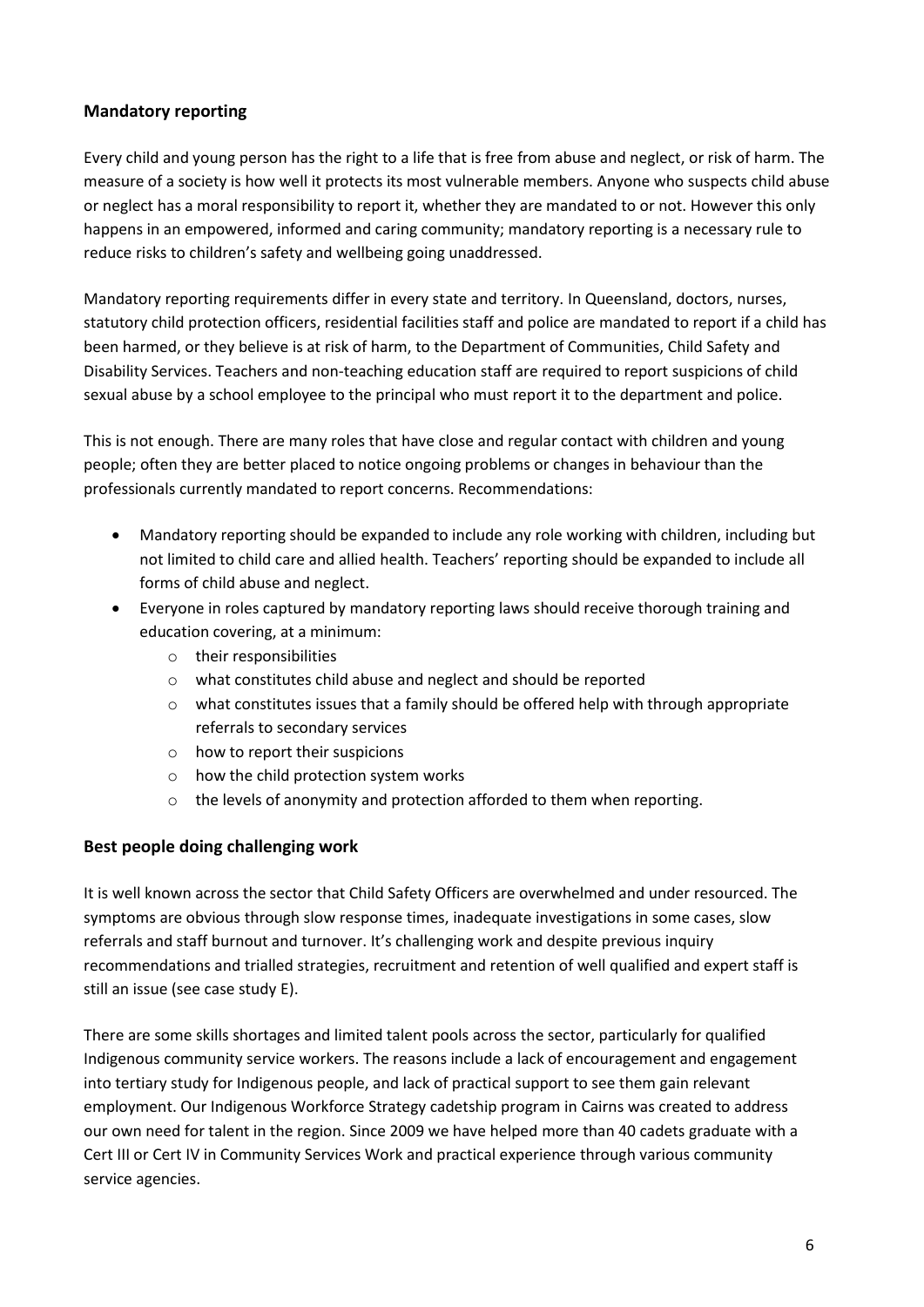ACT for Kids has also partnered with James Cook University in Townsville to develop coursework specifically on child abuse and neglect and to provide student placements within our North Queensland programs to ensure that graduates are learning current best practice and are better equipped for this specialist work. These are just our own examples of what can be done at a grassroots level to improve the quality of education and training available to build the child protection work force, though there is more to be done.

- Retention of skilled Child Safety Officers is critical to ensure stability and case plan progress for children and young people.
- University and TAFE courses need to be informed by current best practice and provide practical skills to ensure graduates are well equipped to work in child protection.
- CSO training and professional development should include attachment, child development and trauma informed practice and assessment.
- The government and child protection sector as a whole need to work on attracting Indigenous staff. Creative and supportive approaches to formal training and qualifications will greatly increase the talent pool.
- Child Safety Officers working in communities with high Indigenous populations must have appropriate cultural training and wherever possible, experience working in community.
- Learn from others Prof Eileen Munro has done extensive research into what is required to build and maintain a truly effective child protection workforce, many of those recommendations apply to Queensland.

# **National framework**

Child abuse and neglect does not discriminate by state or territory, all Australian children deserve equal care and protection; however there is currently no overarching federal legislation covering child protection. Each state and territory has their own child protection legislation and governing body. In 2009 the Council of Australian Governments (COAG) endorsed the *National Framework for Protecting Australia's Children 2009–2020*, demonstrating their commitment to achieving a substantial, sustained reduction in child abuse and neglect in Australia. The framework recognises that protecting children is a shared responsibility and emphasises the importance of early prevention and intervention programs.

Despite this, different definitions and measures are still used in practice and for reporting across state jurisdictions, so comparisons and national figures compare apples with oranges. Differences in mandatory reporting laws also exist and there is inconsistent practice and frequent miscommunication. It is easy for children to get lost in the system across borders. Recommendations:

- National coordination and cooperation is needed to ensure knowledge and best practice are shared and to raise the standards consistently to the highest achieving strategies and programs across the country.
- A cohesive national research focus on child abuse and neglect and a national incidence study will provide a real picture of the issue and what is working across Australia.
- The Queensland Government needs to use the momentum, knowledge and recommendations from this inquiry to exercise influence to push for faster action and more progress in establishing consistent child protection legislation, practice, monitoring and reporting.
- National practice development and reporting must focus on outcomes for children and families short and long term – not just outputs.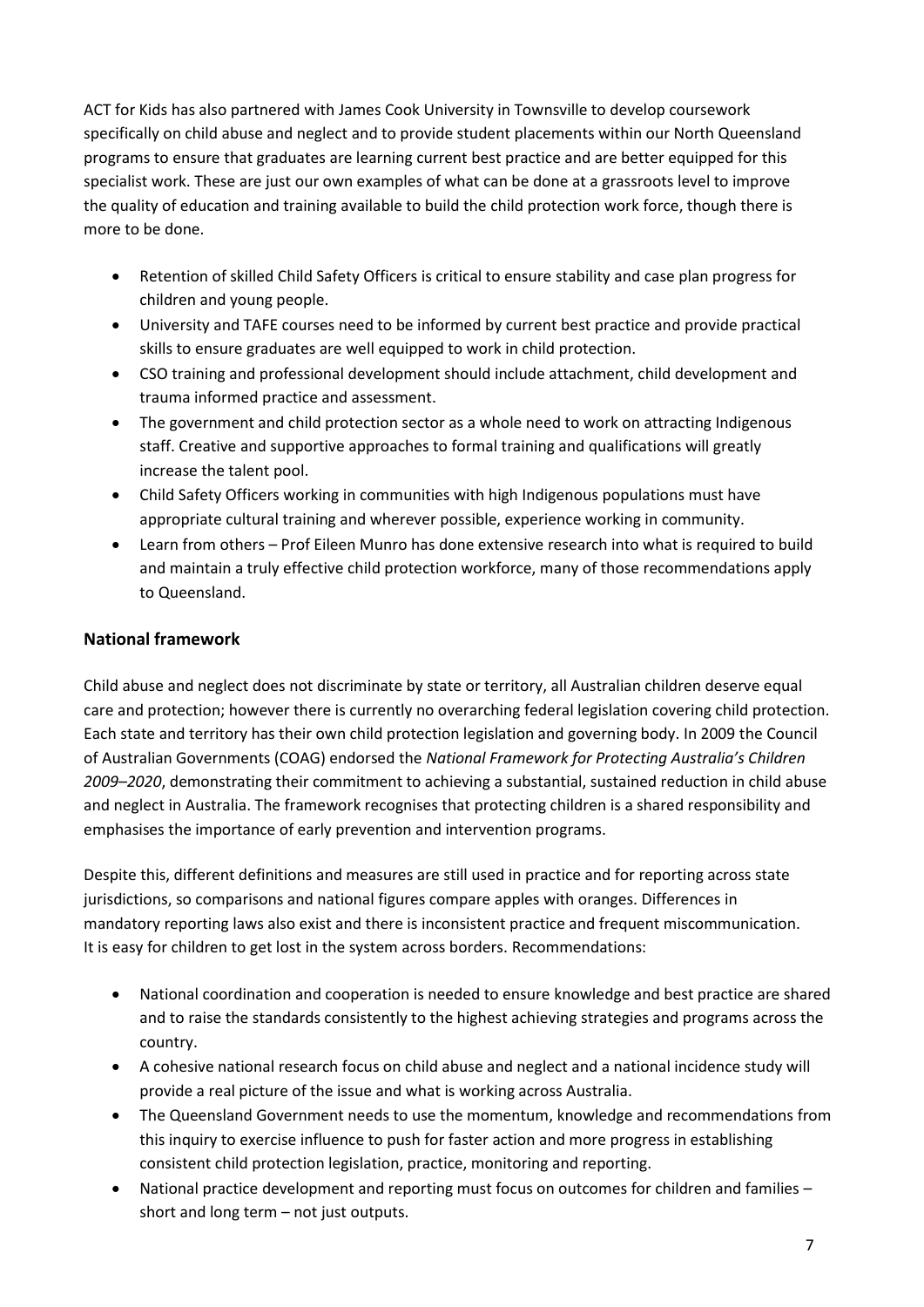# Case study A for the QCPCI



#### **1. What are the key issues this example covers?**

Effectiveness of case management model and multidisciplinary therapy

### **2. Describe the child/young person/family characteristics and particular needs or issues.**

- Young indigenous male referred to ACT for Kids in 2010, aged five years. At the time of referral he was in the long term care of the then Department of Communities, Child Safety Services, due to past experiences of harm, neglect and trauma.
- He was placed in a stable and supportive foster care family with his older biological brother, and has resided in this placement since approximately 18 months of age.
- The initial referral noted behavioural difficulties including aggression, hyperactivity and inattention, and significant developmental delays in speech and language.
- Ongoing concerns raised by carers and teacher included sensory difficulties, excessive and restrictive preoccupations, inflexible adherence to routines, bilateral integration difficulties, visual-motor integration difficulties, a lack of awareness and understanding of reciprocal social interactions, and extreme dissociative type symptomology resulting in unconscious states for significant periods of time.
- He was previously diagnosed with Microencephaly, Foetal Alcohol Syndrome (FAS) and Attention-Deficit/Hyperactivity Disorder (ADHD), for which he is medicated.

#### **3. Who are the main parties involved in the case?**

- Department of Communities, Child Safety Services
- ACT for Kids
- Foster carers
- School

#### **4. What happened?**

- At the time of referral he was primarily non-verbal, would display emotional and behavioural outbursts, allow only limited parallel play to occur, was isolated in terms of age related peers, was experiencing significant sleep disturbances, exhibiting notable anxieties and difficulties coping with unexpected changes, was extremely sensitive to touch, was experiencing episodes of unconsciousness related to dissociation, as well as difficulties with balance, coordination and motor skills.
- His treatment required an ecological approach including scaffolding of multidisciplinary support to target his complex needs. We used extensive trauma-informed assessments and multidisciplinary therapy from an occupational therapist, speech and language pathologist, educational support teacher, senior psychologist and support from the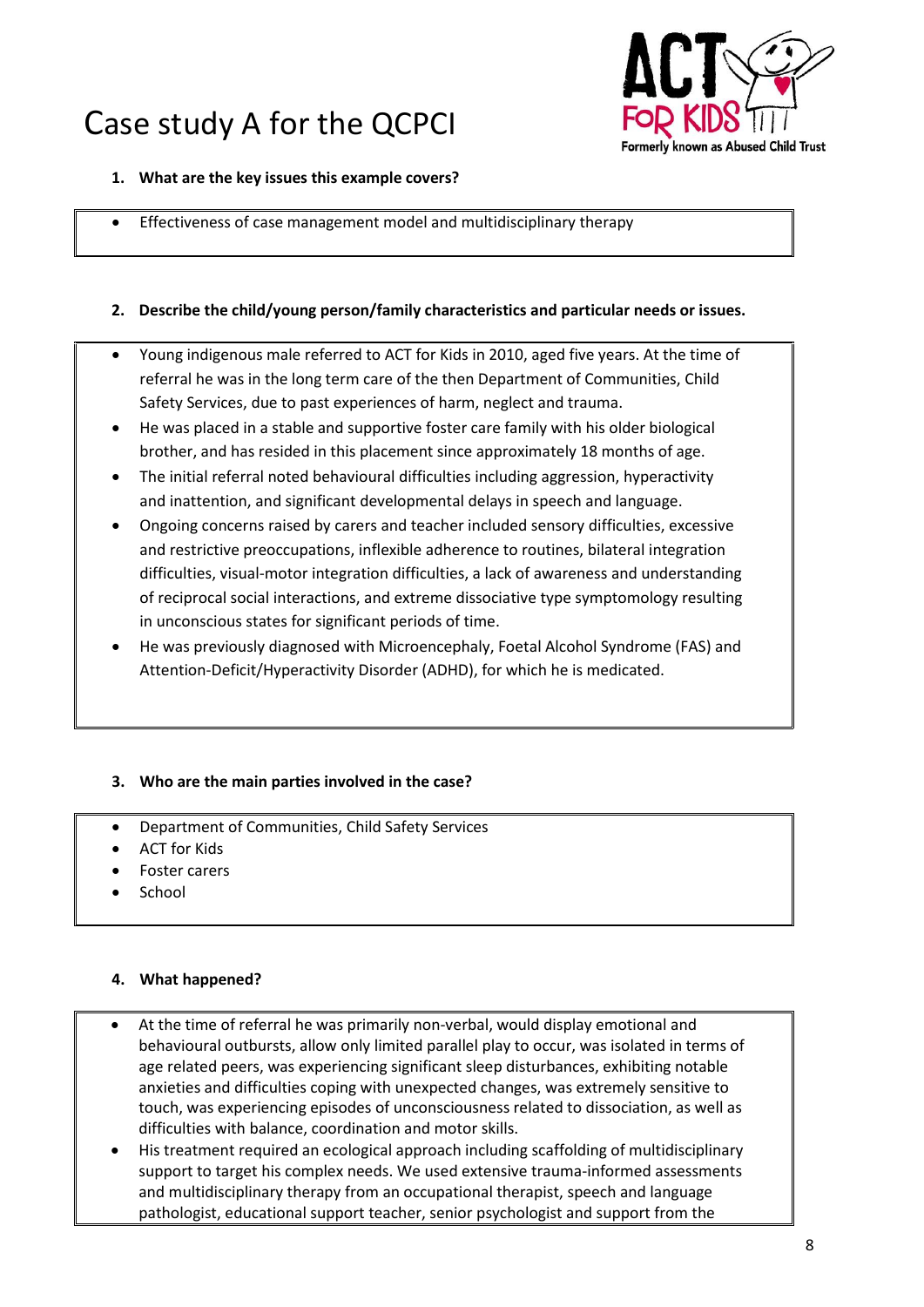team's Health Nurse.

- Under this case management model, he was also referred to a treating paediatrician to undergo an Electroencephalography exam (EEG) to investigate possible health concerns.
- He is now seven years old and has been receiving long-term multidisciplinary support since the time of the initial referral. Regular reviews indicate notable progress in multiple areas including a significant increase in language and reciprocal communication skills, improvements in sleep, reduction in anxiety, sensitisation to touch, ability to engage in imaginative and interactive play, increased inclusion with same aged peers, increased ability to cope with unexpected changes, age appropriate balance, coordination and motor skills, and no further episodes of extreme dissociation.
- Support and consultation for both the carers and school were also provided. The stability and security of attachment that carers were willing and able to provide, in conjunction with the willingness of the school to modify curriculum and teaching approaches to assist in the integration of this young person, have also been significant determining factors in the young persons progress and expected long-term prognosis.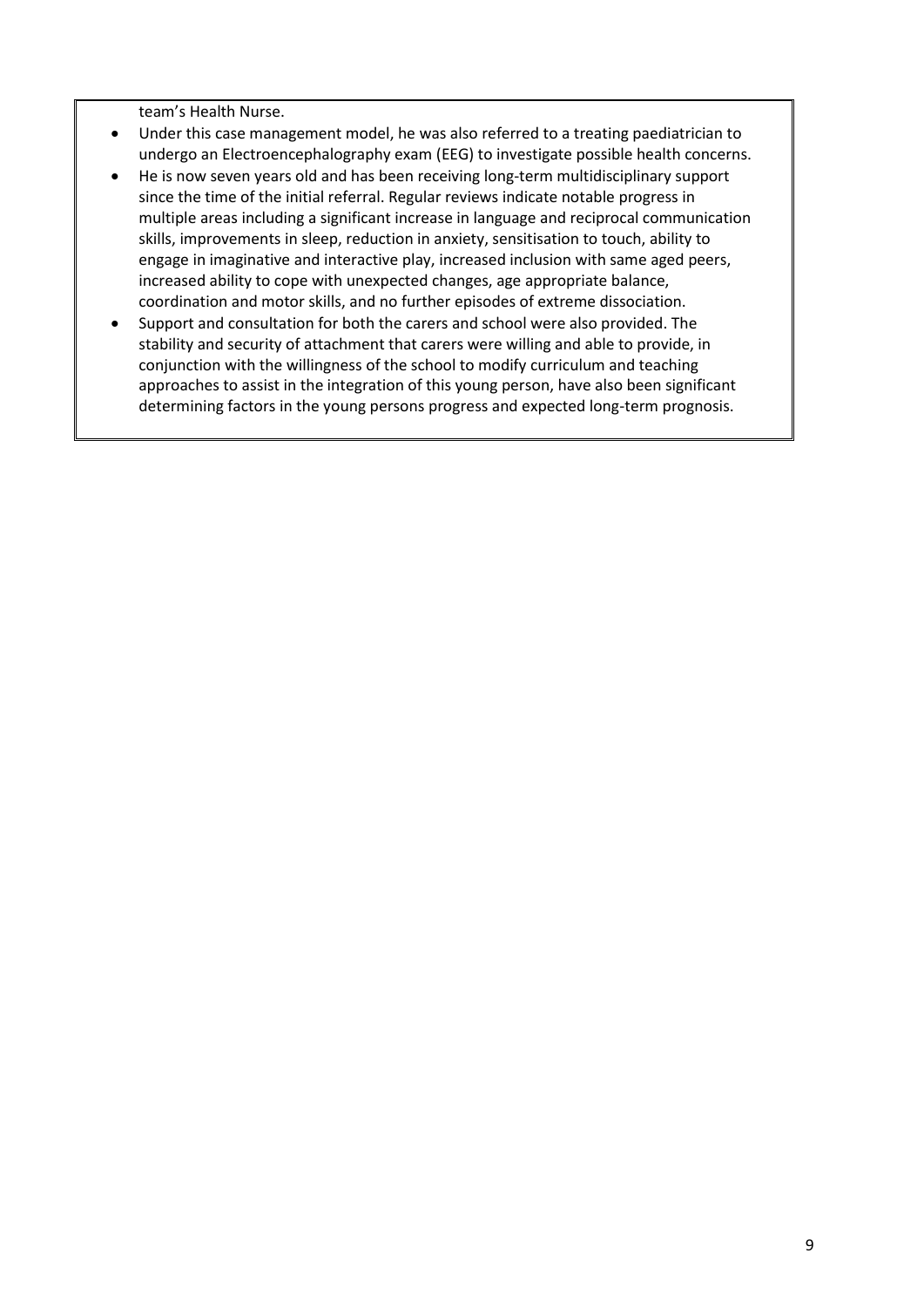# Case study D for the QCPCI



- **1. What are the key issues this example covers?**
- Collaborative service delivery education, carers, child safety, multidisciplinary intervention
- Access to education and health services utilising a trauma informed approach

### **2. Describe the child/young person/family characteristics and particular needs or issues.**

- Grade three school boy, referred to ACT for Kids by Child Safety Services after being removed from the care of his mother in 2009.
- He was considered to have experienced physical harm, neglect and risk of emotional and sexual harm.
- When entering foster care he didn't speak to adults, although he openly communicated with children.
- He had not attended school or early education until entering foster care at 6.5 years of age.
- He was also displaying some problematic sexual behaviours that placed other children and animals at risk of harm.
- In his favour, he has had one stable placement since first entering foster care, consistent school engagement and supportive teachers.

#### **3. Who are the main parties involved in the case?**

#### ACT for Kids

- Child Safety Services
- Carers
- School
- Paediatrician
- Occupational therapist
- Teacher
- Speech language therapist

#### **4. What happened?**

- He started work with ACT for Kids' Speech and Language Pathologist, Occupational Therapist, and Educational Support Teacher.
- After these early therapies, he has engaged with ACT for Kids Sexual Abuse Counselling Service Psychologist since February 2011 with a total of 30 individual sessions.
- Sessions generally occurred at the school on a weekly basis. Focus of psychological therapy included protective behaviour education (feelings recognition, ok/not ok touches, and private parts), emotion regulation development including anger and anxiety management, and social skills development.
- Trauma and behavioural assessments were completed initially to guide treatment. A cognitive assessment (WISC-IV) was also completed in 2012 to assess his general cognitive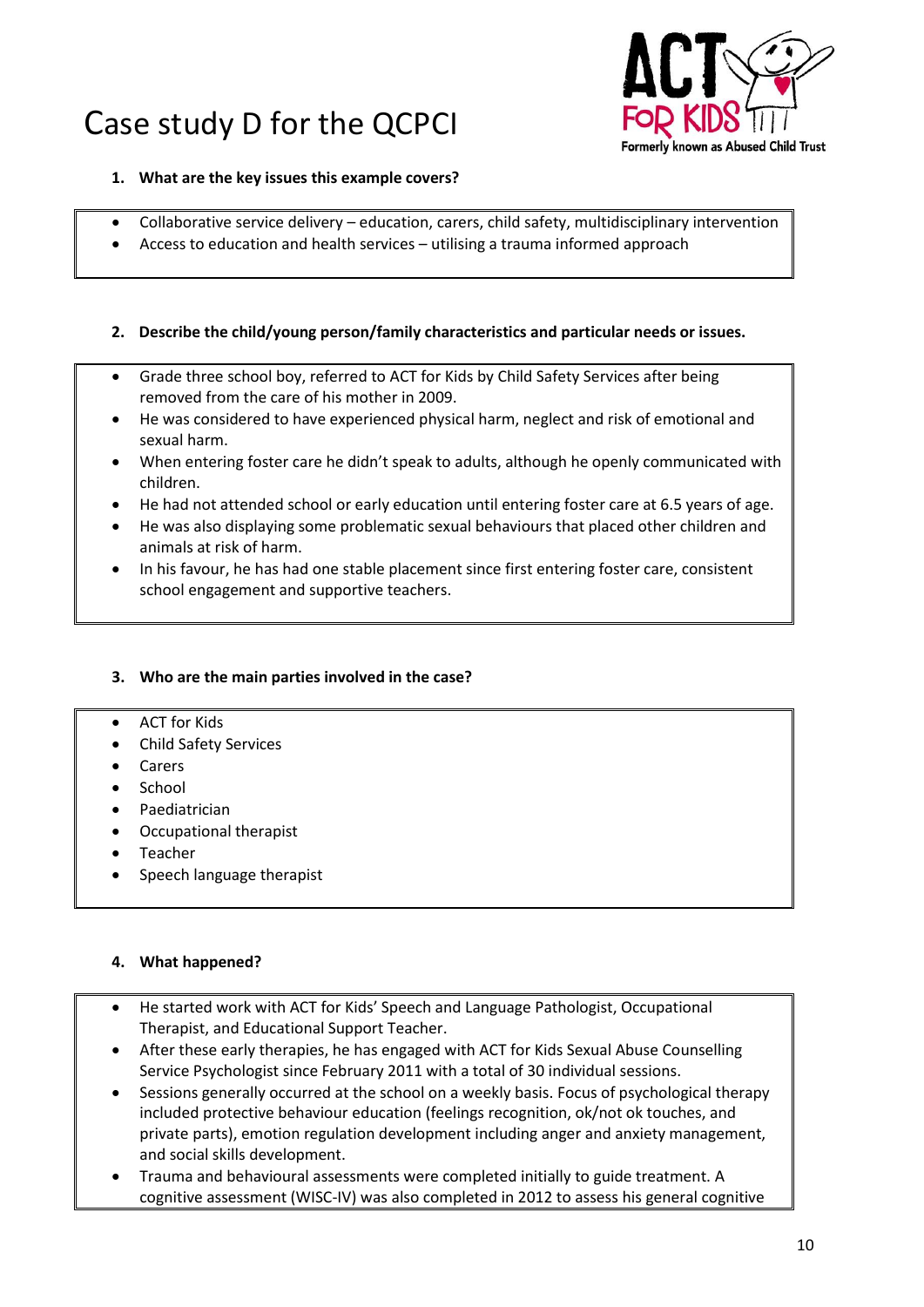abilities to better inform treatment and recommendations for his needs. A complete psychological report resulted from this assessment that included his previous multidisciplinary assessment results (speech, occupational therapy, education).

- Regular reviews and support were also provided to his classroom teachers and his carer including education on protective behaviours, trauma symptoms, anxiety and anger management, problem solving behavioural difficulties, and self-care.
- Some improvements in his behavioural and emotional wellbeing have been noted, but there have continued to be ongoing difficulties in his day to day functioning. He has demonstrated diverse improvements in his wellbeing in the last 12 months, as reported by his teachers and carer, and observed by all his therapists at ACT for Kids. Specifically, he now displays a greater range of emotions, uses greater speech content and spontaneous speech, he can ask questions and can inform others how he is feeling, minimal problematic sexual behaviours in times of stress, reduction in nightmares, and reduced humming.
- While he has demonstrated good knowledge and retention of protective behaviour information and social skills expectations, he continues to have observed and reported difficulties in the application of this knowledge. For instance, he is observed to provide limited social interaction or reciprocity with others without prompting, is reported to get distracted in class with limited learning or completion of tasks at times, has ongoing difficulty with emotion regulation, and high sensory seeking behaviours. In addition, high levels of supervision are still required for him in home and in public.
- Early on in treatment his wellbeing was influenced by contact visits with his mother, which when occurring frequently and consistently would result in some improved behaviours, but more often were inconsistent and resulted in behavioural disruptions or regression. However, he has not had any contact with his mother in several months since her whereabouts became unknown; it is difficult to determine how or if this continues to impact his day to day functioning.
- He presents with a complex array of needs and it is likely that his progress will be gradual and involve ongoing attention in all the above areas. We have made some progress in reducing small aspects of his trauma responses and sexualised behaviours, as well as some improvements in his educational and social skill development.
- We have stopped work with him for now. Future therapy will likely be needed, but in light of the intervention provided to him over the last two years we recommend it's likely to be staged rather than ongoing and continuous.

## **1. What are the critical factors that contributed to the positive processes or outcomes?**

- Length of the intervention over two years, staged with different disciplines working together.
- Effective partnership with Child Safety Services.
- Taking a trauma informed approach to assessment and support for this young person's significant challenges.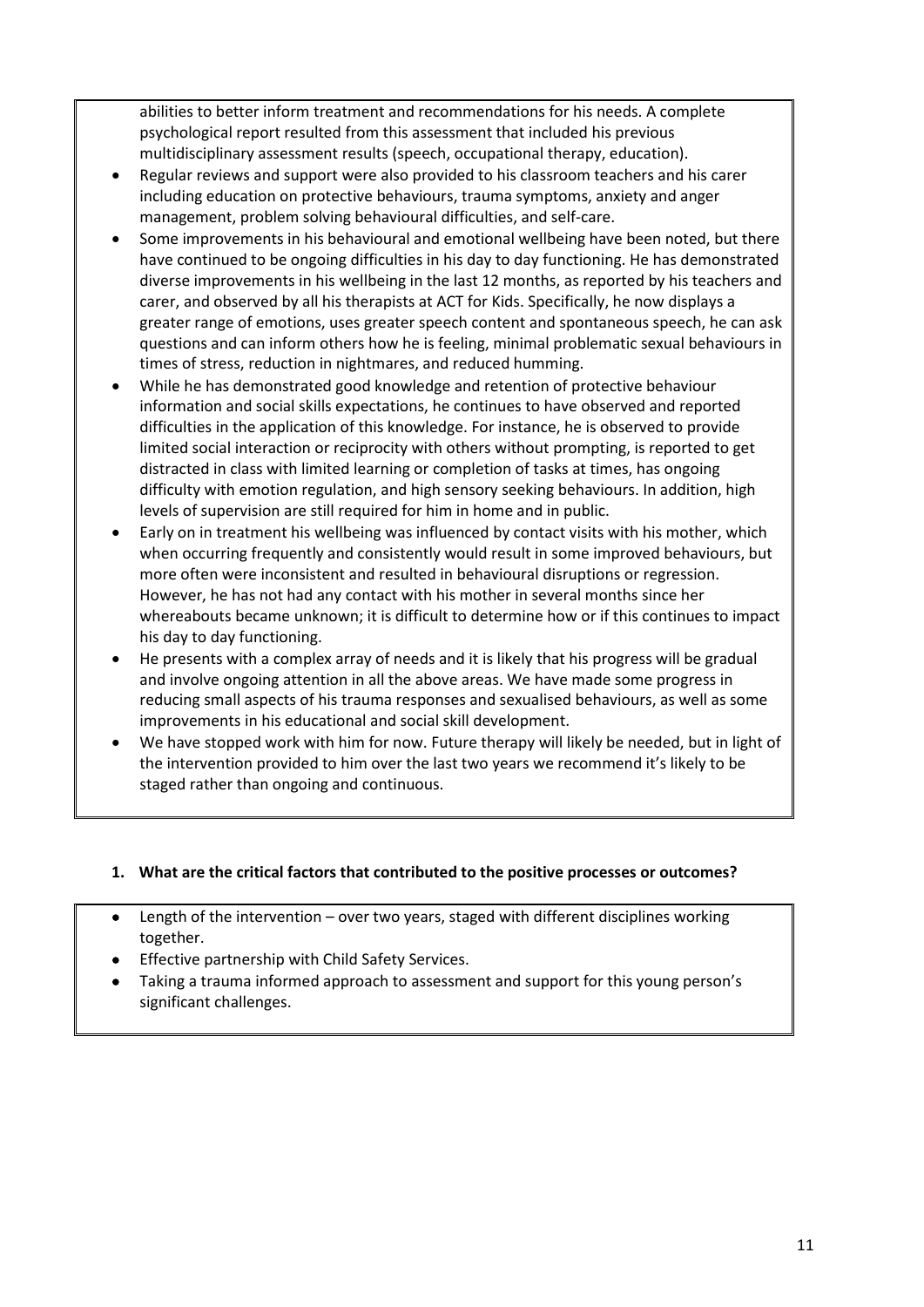# Case study E for the QCPCI



## **1. What are the key issues this example covers?**

Effects of multiple changes of Child Safety Officers – need for retention of skilled CSOs

### **2. Describe the child/young person/family characteristics and particular needs or issues.**

 Two children aged six and seven in foster care, removed on account of history of domestic violence, parental mental health/substance misuse, waiting for decisions to be made regarding permanency planning/reunification to either Mum or Dad.

#### **3. Who are the main parties involved in the case?**

- Department of Communities, Child Safety and Disability Services
- ACT for Kids
- Education Qld
- Uniting Care Community Foster and Kinship Care

#### **4. What happened?**

- This family/case was managed by four Child Safety Officers (CSO) and three Team leaders in 12 months, all with varying skills and approaches with parents and children.
- Parents have a sense of professional revolving door, "starting again", fear that information/progress will be lost in the CSO change.
- Children confused about the role of the CSO, reliability and trust.
- The current CSO was reluctant to engage with parents due to verbal abuse/case load fatigue and skills gaps (she is a 24 year old female, new graduate, and lacks skill and experience engaging with male client who intimidates).
- ACT for Kids therapist acting out of role by mediating the CSO/family relationship. Therapy became a secure base for the children.
- Parents required longer term therapy and practical parenting support and assistance.
- Constraints to gain access to long term therapy and receive specialist/ trauma informed practical parenting service.

#### **5. What are the critical factors that contributed to the poor processes or outcomes?**

 The CSO endings/handovers of the case were not conducted in transparent or constructive ways. The children/parents were informed by the CSO of departure at late notice; thus not giving time to discuss/plan with parents/children handover of information with in-coming CSO.